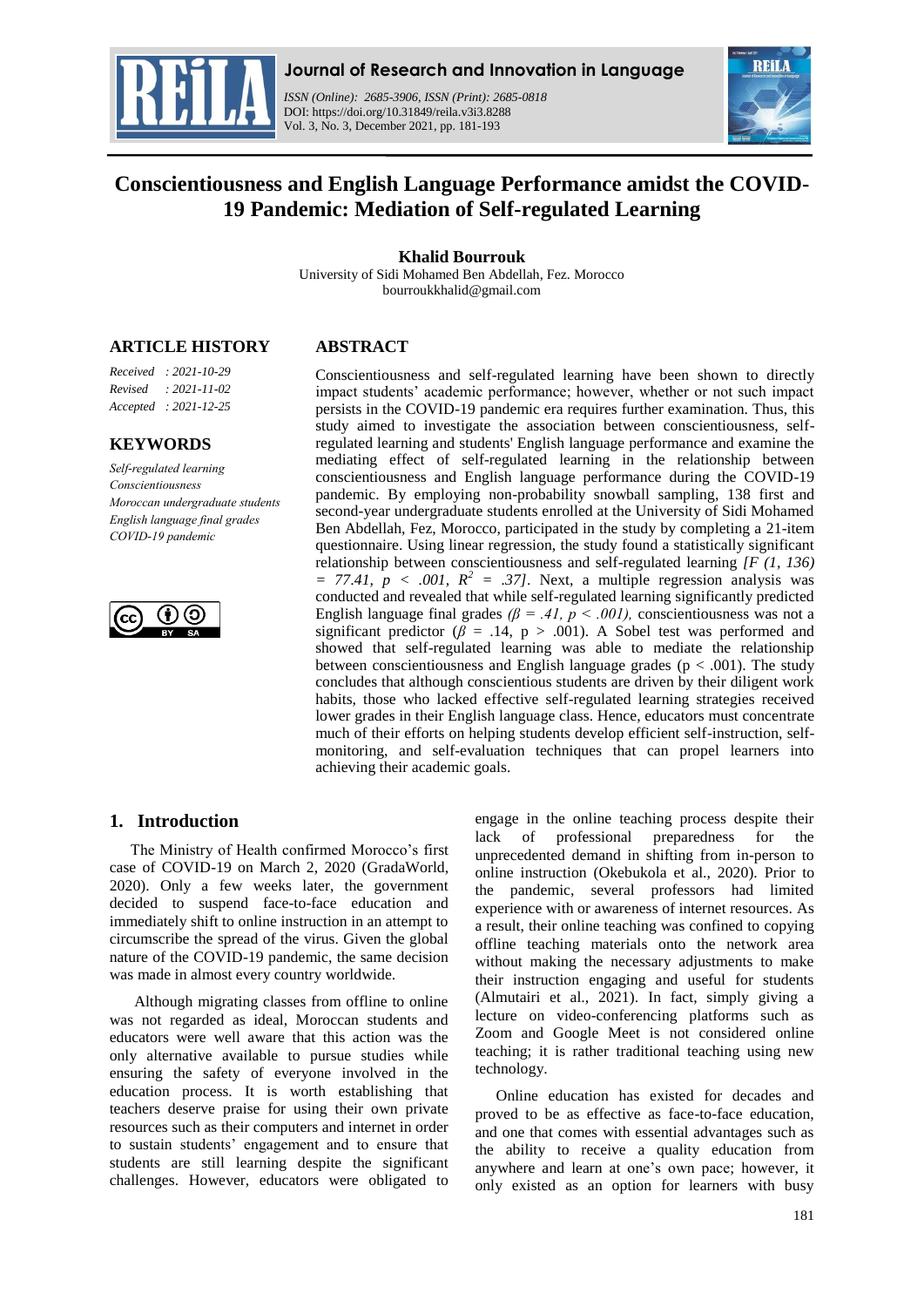schedules or those who decided to balance pursuing their educational aspirations while growing in the corporate world. This was not the case during the COVID-19 pandemic in that online education was an obligation since it was the only solution to pursue learning while ensuring the health and safety of teachers, students and their communities.

It has been argued that the form of education that the world has been engaged in during the COVID-19 pandemic is not the authentic online education model; it is one that is better described as "emergency remote learning" (e.g., Almutairi et al., 2021; Schultz & DeMers, 2020; Kosycheva et al., 2021), which was adopted temporarily to solve an immediate and pressing problem (Bozkurt & Sharma, 2020). Although the terms online education and emergency remote learning share some similar features and have been used interchangeably, there are key distinctions that separate the two education models (Adedoyin & Soykan, 2020). The first one lies in the fact that the temporal and special distance between learning resources and students is what characterizes online or learning, unlike emergency remote learning, which specifically refers to the distance in terms of space (Bozkurt & Sharma, 2020). Another distinction is related to the course design (Shisley, 2020). In online education, courses are envisioned from the initial designing stages to be delivered online. In the case of emergency remote learning, educators attempted to fit teaching materials that were originally developed to be delivered in-person into an online format. Almutairi et al. (2021) confirm that a considerable amount of the curriculum teachers planned for students was intended to be taught face-to-face in physical classrooms. The creation of an online lesson involves a substantial amount of planning, determination and forethought. It takes several months to develop engaging lessons that guarantee and sustain student attention while studying without the presence of a teacher (Schultz & DeMers, 2020; Hodges et al., 2020; Bozkurt & Sharma, 2020).

Therefore, it is the attempt to fit lessons that were originally supposed to be given to students in brickand-mortar classrooms into an online format that formed the major challenge for educators as well as students. Nevertheless, it would be entirely unfair to expect outstanding outcomes in an absence of basic components of what constitutes a rigorous online learning experience. In addition, it may be impossible for educators who have taught in-person their entire career and have not integrated technology in their teaching to immediately transition into an online instructional delivery system (Schultz & DeMers, 2020). Thus, it is vital to consider the differences that help eliminate the blurry lines between online education and emergency remote learning while evaluating students' learning outcomes and experiences during the pandemic. Students who opted for online education prior to the pandemic have

reported positive experiences since they possessed sufficient technical equipment such as computers and access to the reliable internet connection to go about their learning, unlike students experiencing emergency remote learning who may lack access to computers and stable internet connection (Hodges et al., 2020). Furthermore, the challenge was particularly immense for language teachers and students who usually require and rely on the face-to-face interaction that normally takes place in classrooms. In non-English speaking countries like Morocco, an authentic classroom setting is virtually the only place where students have the opportunity to practice their English language skills and enhance their proficiency. However, with the lockdown having no end in sight, students struggle to keep up with the unique demands placed on them.

Students differ in terms of their adaptation to the pandemic depending on their distinct personalities (Rettew et al., 2021; Prentice, 2020), which can largely influence their ability to regulate their learning during confinement. Studies have shown that conscientiousness, one of the five personality traits known as the "big five" (Costa & McCrae, 1992), is a prominent factor that predicts students' self-regulation. Hence, conscientiousness and self-regulated learning are two significant factors that have been widely investigated, particularly before the COVID-19 pandemic aroused.

Generally speaking, students manifest their conscientiousness by showing qualities of being goaloriented, responsible, dependable, efficient, organized, and dutiful (Jackson & Roberts, 2017). In fact, despite Moroccan teachers' efforts to deliver high-quality instruction, a considerable amount of independent learning is necessary for students to survive the pandemic academically. Nevertheless, only a few students are equipped with adequate self-regulated learning strategies. Zimmerman (1990), Zimmerman (2000) and Pintrich (1995) point out that selfregulated learners set their own goals, strive to maintain control over their behaviour, motivation, cognition, and emotion in order to meet the demands of the situation. Kesuma et al. (2021) argue that in the context of formal and informal education, selfregulated learning involves the ways in which students engage, alter, and implement their strategies of learning, as well as how they interact and control their own social environment**.** The authors also point out that learning is something that students do, rather than something that occurs to them. In other words, students must be held accountable for their own learning and progress by actively participating in the learning process.

Self-regulated learners are capable of successfully managing resources, utilizing the learning environment, taking responsibility for their learning, and being self-motivated (Nepal & KC, 2020). Kosycheva et al. (2021) suggest that students' self-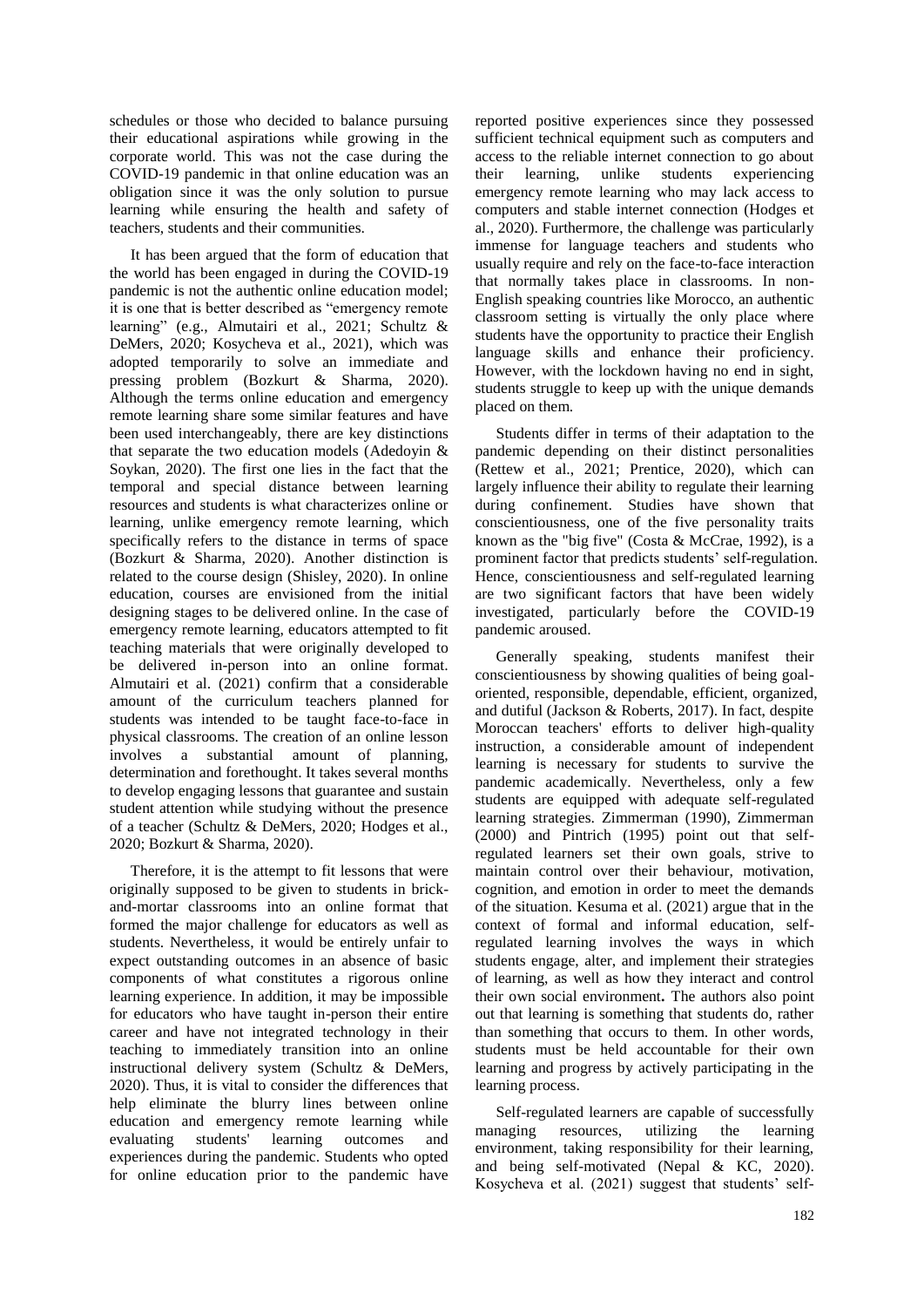efficacy strongly and positively impacts motivation and academic achievement. Kosycheva et al., (2021) indicate that self-efficacy refers to the students' conviction in their ability to manage their life, both generally and particularly in terms of coping successfully with academic assignments. Qetesh et al. (2020) assert that individuals with high self-efficacy expectations are more likely to accomplish their aspired goals since self-efficacy affects a lot of not only the decisions pertaining to academic goals but also general life-long decisions.

Barros et al. (2021) discovered that conscientiousness was the personality trait that significantly correlated with self-regulated learning among Brazilian and Portuguese students. Similarly, in a sample of 231 undergraduate students of English in Iran, it was found that students who scored high in conscientiousness were more likely to be effective in terms of time and study management (Ghyasi et al., 2013). In another study carried out by Bruso et al. (2020), it was shown that conscientious students scored highly on the self-regulation scale. Moreover, Babakhani (2014) surveyed 200 students enrolled at Islamic Azad University and found that conscientiousness features were positively associated with self-regulated learning and academic performance. Additionally, Rosito (2020) indicated that conscientious students were more likely to effectively manage their time and environment to ensure they acquire an adequate understanding of the learning material at hand. Therefore, there is substantial evidence that conscientiousness is a significant predictor of self-regulated learning; however, this relationship remains to be tested under the COVID-19 pandemic and in the unique context of Moroccan undergraduate students. Thus, based on the literature, the following hypothesis is proposed:

**H<sup>1</sup>** Conscientiousness is significantly associated with self-regulated learning of Moroccan undergraduate students.

Numerous researchers have used the variable of conscientiousness as a predictor of academic performance, particularly during the COVID-19 confinement. Iterbeke and De Witte (2020) conducted a study with a sample of 347 students in 35 schools in January 2020, the period during which the virus was rampant, and discovered that high scores in conscientiousness increased the probability of students expecting higher results. Another study also demonstrated that conscientious students outperformed those with a high level of extroversion and neuroticism (Yu, 2021). River (2021) indicated that conscientiousness had an effect on course achievement. Furthermore, Smidt (2021) indicated that GPAs of German university students were strongly and significantly associated with students' level of conscientiousness. In fact, conscientiousness had been used as a predictor of academic performance prior to the COVID-19 crisis. Bhatti et al. (2018)

demonstrated that consciousness had a positive correlation with academic performance among postgraduate students in Pakistan. However, there is no study that investigates the association between conscientiousness and academic performance, measured by English language final grades, of Moroccan undergraduate students. Therefore, the following hypothesis is put forward:

**H2** Conscientiousness has a significant effect on Moroccan Students' English language final grades.

It has been demonstrated in the literature that selfregulated learning can directly impact students' grades. Alotaibi et al. (2017) carried out a study in which they discovered that constructs of selfregulated learning such as goal setting and planning were significant predictors of academic achievement, particularly students' English language and mathematics performance. Other studies revealed similar results (Muhammad & Abu Bakar, 2015; DiBenedetto & Bembenutty, 2011; Dent & Koenka, 2015; Peng, 2012). Qetesh et al. (2020) investigated the association between self-regulated learning and academic performance amongst students of the Faculty of Pharmacy during distance education amid the COVID-19 pandemic. The authors demonstrated a strong and positive correlation between students' academic achievement and variables of self-regulated learning and motivation. Also, self-efficacy, selfregulated and cognitive strategies were strongly correlated.

Conversely, it was revealed in other studies that the association between self-regulated learning and academic performance was weak and not significant (Alafgani & Purwandari, 2019; Ningrum et al., 2018). Other studies revealed that the correlation between the two variables was positive but very low (Alegre, 2014; Putri, 2021). The findings indicated by such studies assert that inferences about the impact of selfregulated learning on academic performance must be made depending on the unique geographical, cultural and temporal contexts. Hence, it is necessary to examine the relationship between the aforementioned variables under the COVID-19 pandemic circumstances in Morocco. This area of research has not been examined in the context of Moroccan students who have been engaged in online learning; a shift from face-to-face learning that came as a response to the pandemic.

In this light, a hypothesis is proposed in order to test this relationship in the Moroccan context. Moreover, another hypothesis is proposed to investigate the role of self-regulated learning in mediating the relationship between conscientiousness and students' English language final grades during the COVID-19 pandemic.

**H3** There is a significant relationship between selfregulated learning and Moroccan Students' English language final grades.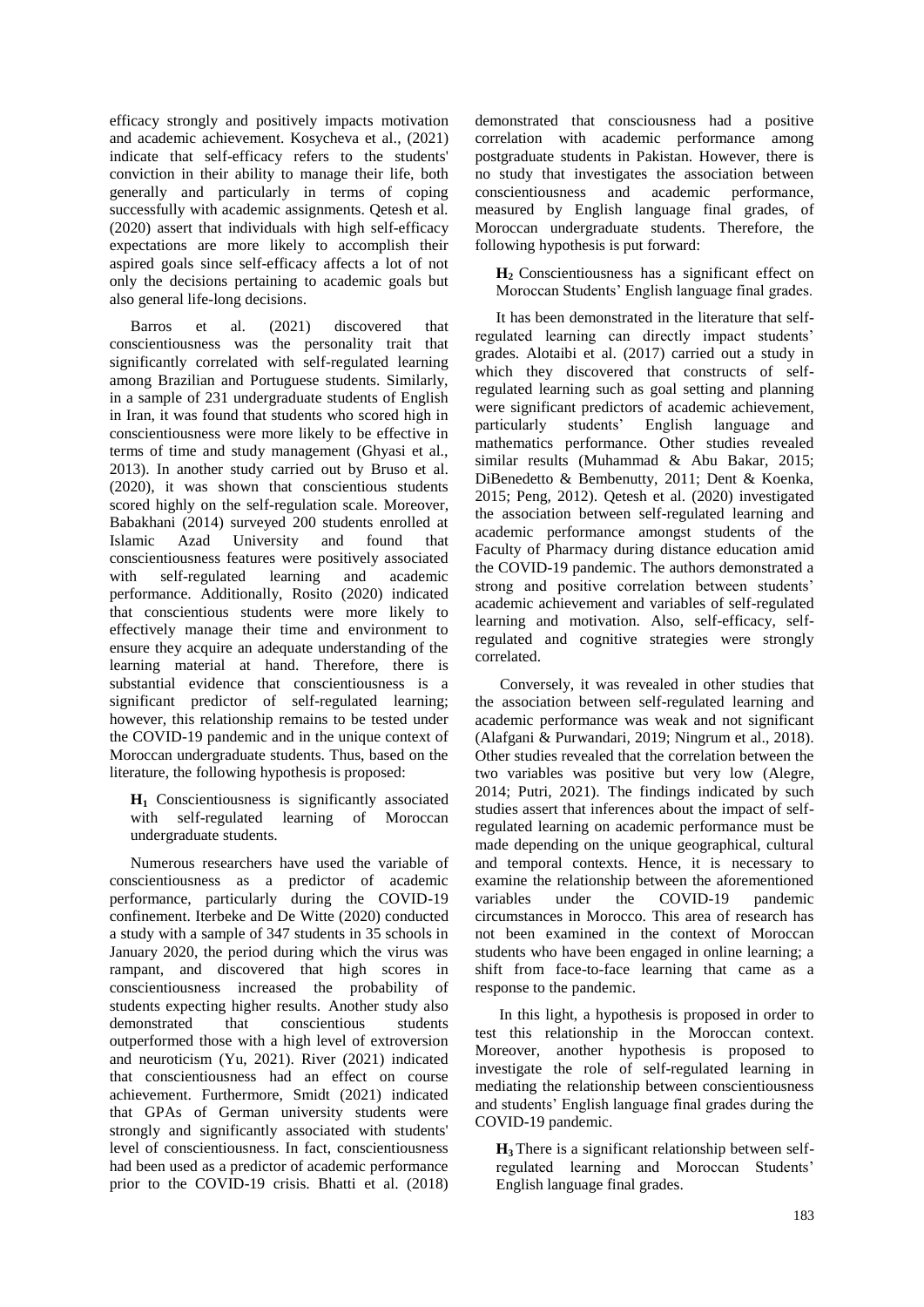**H4** Self-regulated learning mediates the relationship between conscientiousness and Moroccan students' English language final grades.

The study sought to address significant gaps in the literature. First of all, previous studies examining the impact of conscientiousness and self-regulated learning on students' academic performance were largely conducted in Asia, Europe and the United States, but the context of Morocco has not been examined. Hence, the purpose of the present study is to expand the literature by investigating the effect of conscientiousness and self-regulated learning on Moroccan undergraduate students' academic language performance, as measured by English language final grades. Also, past studies which were carried out during the COVID-19 pandemic have either examined the impact of self-regulated learning on academic performance without considering the role of students' level of conscientiousness, or vice versa; however, very little research has looked into the extent to which the interplay between, both, conscientiousness and self-regulated learning can predict students' academic performance. In order to fill in this gap in the literature, the present study set out to examine how the dynamic relationship between conscientiousness and self-regulated learning can determine English language performance, particularly amidst the global public health crisis. In addition, previous studies measured academic performance based on students' math and science achievement (e.g., Bol et al., 2016; Kamalia & Nuriadin, 2021), whereas the present study focuses on students' English language final grades. Third, studies that looked into the relationship among all three variables were undertaken before the pandemic and under regular learning conditions. Nonetheless, it is pivotal to re-examine this relationship under the unique context of emergency remote learning.

The role of conscientiousness and self-regulated learning in helping students reach high academic success is more important now than before in that the demands placed on students under the current circumstances are more substantial. Therefore, this study is conducted in order to examine the relationship between conscientiousness, self-regulated learning, and English language final grades of Sidi Mohamed Ben Abdellah University (Fez, Morocco) students during the period of January 2020 and June 2021. Students in Morocco have taken three semesters in the aforementioned period. Finally, the mediating effect of self-regulated learning on the relationship between conscientiousness and English language performance is investigated. The following section lays out the research methods that were employed to fulfil the objectives of the study. Next, the results are presented. Subsequently, the importance of prioritizing the teaching of self-regulated learning as implied by the findings of this study is illustrated in

the discussion section. Finally, the significant contribution to the literature pertaining to the impact of the interplay between conscientiousness and selfregulated learning on Moroccan students' English language performance in the pandemic era is highlighted in the conclusion section.

# **2. Method**

The research was carried out with a quantitative design. According to Creswell (2014), a quantitative approach is adopted to examine the relationship between independent and dependent variables. While several quantitative statistical methods exist, the current study deployed regression analysis in order to investigate the relationship between conscientiousness, self-regulated learning and English language final grades. Regression analysis is used to depict how an increase or decrease in one or more independent variables changes the value of a dependent variable, while the other independent variables are held constant (Soto, 2013). Statistical Package for the Social Sciences (SPSS) version 26 was utilized to perform such analysis. In this study, conscientiousness and self-regulated learning are the independent variables that were regressed against English language final grades, which is the dependent variable.

In addition to regression analysis, the study used a Sobel test approach to investigate the mediating effect of self-regulated learning (mediator) in the relationship between conscientiousness (independent variable) and English language final grades (dependent variable). It is important to note that mediation exists when a dependent variable is affected by a predictor or independent variable indirectly via at least one intervening variable or mediator. Hypotheses incorporating mediation are prevalent in the behavioural sciences (Preacher & Hayes, 2008). Therefore, regression analysis and the Sobel test were the two statistical methods used in the present study.

## **2.1 Participants**

The target population of the current study were first, and second-year undergraduate students enrolled at the University of Sidi Mohamed Ben Abdellah Fez, Morocco. Participants were selected by employing snowball sampling, which is a widely used sampling method by researchers in the social sciences since it is considered one of the most cost-effective and convenient methods. According to Kothari (2004), this sampling method is one of the non-probability methods in which respondents assist the researcher in locating more respondents by contacting individuals who may be willing to participate in the study. The strength of such a sampling method lies in its ability to allow the researcher to obtain questionnaire results in a relatively shorter amount of time and to ensure a high response rate.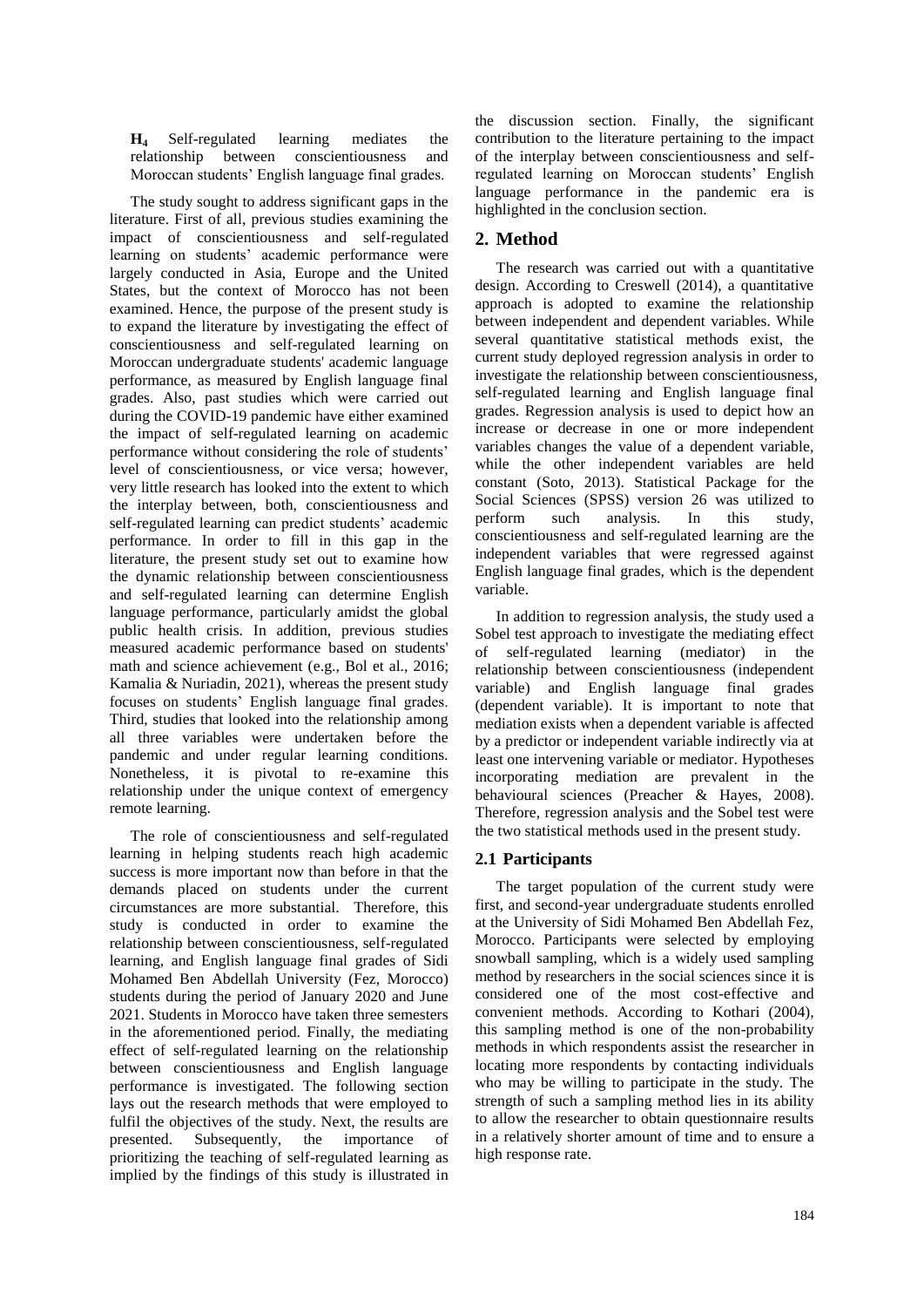|  | Model                                               | Unstandardized<br>Coefficients |               | Standardized<br>Coefficients |       | Sig. | <b>Collinearity Statistics</b> |       |
|--|-----------------------------------------------------|--------------------------------|---------------|------------------------------|-------|------|--------------------------------|-------|
|  |                                                     | В                              | Std.<br>Error | <b>B</b> eta                 |       |      | Tolerance                      | VIF   |
|  | (Constant)                                          | 3.361                          | 1.236         |                              | 2.718 | .007 |                                |       |
|  | Self-regulated<br>learning                          | 1.380                          | .314          | .408                         | 4.390 | .000 | .637                           | 1.569 |
|  | Conscientiousness                                   | .531                           | .352          | .140                         | 1.509 | .134 | .637                           | 1.569 |
|  | a Danandant Vanjahla: English Janguaga final quadaq |                                |               |                              |       |      |                                |       |

**Table 2.1 Coefficients<sup>a</sup>** 

a. Dependent Variable: English language final grades.

As a result, one hundred and thirty-eight Moroccan undergraduate students  $(n = 138)$  agreed to be part of the sample in this study. Sixty-eight were female students (49%), while seventy were male students *(51%).* The average age of students was twenty with a standard deviation of one *(M = 20, SD 1).* 

#### **2.2 Data collection**

The data collection involved participants filling out a questionnaire designed using Google Forms online survey. Participants received a link that redirected them to the questionnaire page, allowing for easy and convenient distribution of the research instrument. The questionnaire consisted of three scales: conscientiousness, self-regulated learning and English language final grades.

The conscientiousness scale comprised of eight items (e.g., I complete tasks successfully, I excel in what I do, I am not easily distracted; I strive for excellence; I take deadline seriously; I often put things back in their proper place) taken and adapted from the five-factor model inventory (Costa & McCrae, 1992). The self-regulated learning scale was made up of ten items (e.g., I look for places with few distractions where I can concentrate; I make a list of tasks I need to finish every week; I set clear learning goals; I efficiently manage my time; I often seek help from people who are more knowledgeable than I am; I test myself in many ways to assess my learning and progress.) which were developed following the theoretical perspectives of Zimmerman (1990) and Pintrich (1995). Both scales were assessed on a sevenpoint Likert scale, ranging from 1 (completely disagree) to 5 (completely agree). The Likert scale is used to measure attitudes by allowing respondents to indicate their level of agreement or disagreement with a specific statement (Sullivan & Artino Jr, 2013).

Furthermore, the third scale in this study was students' English language final grades over the

course of three semesters (January-June 2020; September-December 2020; and January-June 2021). Unlike in most countries where the grading system is from 0 to 100, the grading system in Morocco follows a basic 1-20 scale, with 0 being the lowest and 20 being the highest-grade students can receive. The passing grade is 10; any grade below 10 means that the student will have to retake the class the next year.

The final grade that students receive at the end of each semester is inclusive of attendance, participation, projects, presentations, and the final exam. The grade of the final exam is determinant in that it accounts for 60-75% of the final grade. Furthermore, the final exam consists of three sections. The first section involves a reading task where students are given a passage and are required to answer multiple-choice questions or questions where students give written answers. The second section is language. In this section, students are tested on the vocabulary and grammar concepts that were covered over the course of the semester. The third is a writing section where students are required to write an essay about one of the topics that were discussed in class.

#### **2.3 Reliability analysis**

Prior to the questionnaire's formal dissemination, it was critical to test the scales' reliability. The term "reliability" refers to whether or not an instrument's scores are internally consistent and stable over time, as well as if the test administration and scoring were consistent (Creswell, 2014). The current study examines the reliability of scales using Cronbach's alpha, a commonly used criterion by researchers to determine the scale's reliability and verify that the instrument is able to produce consistent findings over time. Table 2 shows the number of items in each scale as well as Cronbach's alpha values. The results of the reliability analysis reveal that the instrument meets the required standards.

**Names of scales Cronbach's alpha Number of items** Conscientiousness .87 8 Self-regulated learning 286 10

English language grades .94 3

**Table 2.2** Reliability analysis of the scales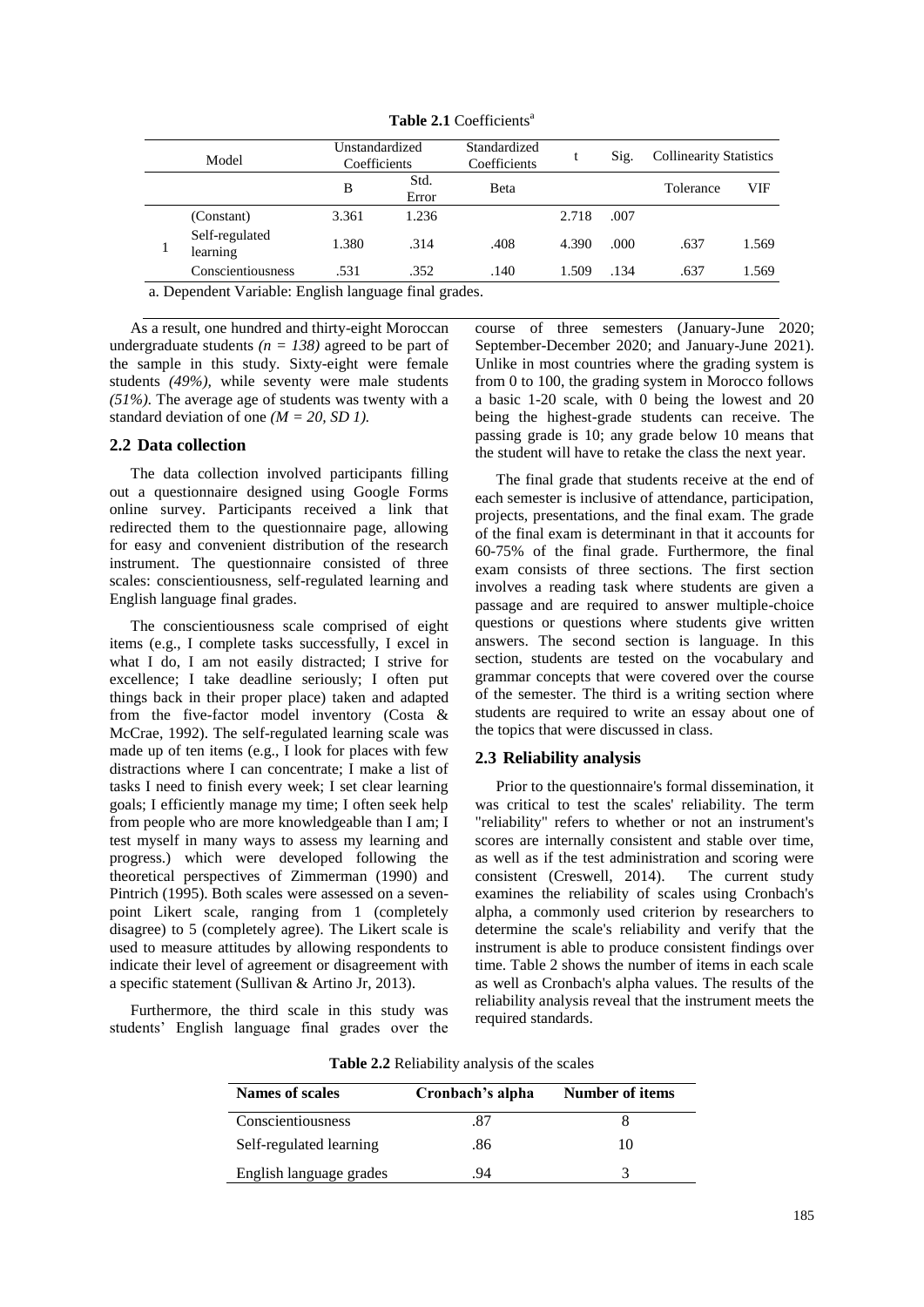Looking at Table 2.2, the questionnaire consisted of 21 items in aggregate. The conscientiousness scale comprised eight items, self-regulated learning was assessed on a ten-item scale, and the English language performance scale was made up of three items. The reliability analysis results showed that Cronbach's alpha coefficient values were *0.87, 0.86,* and *0.94*, respectively, indicating satisfactory and high internal consistency of the scales. Hence, the instrument used in this study proved to meet the scale reliability standards.

The present study sought to examine four hypotheses: 1) Conscientiousness is significantly associated with self-regulated learning; 2) Conscientiousness has a significant effect on undergraduate students' English language final grades; 3) There is a significant relationship between self-regulated learning and students' English language final grades, and 4) Self-regulated learning mediates the relationship between conscientiousness and students' English language final grades.

#### **3. Findings**

| 140R S.I THTO VII |            |                   |                             |             |        |                   |
|-------------------|------------|-------------------|-----------------------------|-------------|--------|-------------------|
|                   | Model      | Sum of<br>Squares | df                          | Mean Square | F      | Sig.              |
|                   | Regression | 243.078           | $\mathcal{D}_{\mathcal{A}}$ | 121.539     | 23.168 | .000 <sup>b</sup> |
|                   | Residual   | 708.208           | 135                         | 5.246       |        |                   |
|                   | Total      | 951.286           | 137                         |             |        |                   |

**Table 3.1** ANOVA<sup>a</sup>

a. Dependent Variable: English language final grades

b. Predictors: (Constant), Conscientiousness, Self-regulated learning

First of all, a simple linear regression analysis was performed in order to examine the relationship between conscientiousness, defined as an independent variable, and self-regulated learning as a dependent variable. The assumptions associated with conducting linear regression were checked before proceeding with the analysis. The result showed that

conscientiousness explained *37%* of the variance in self-regulated learning of Moroccan undergraduate students, *F (1, 136) = 77.41, p < .001* with an adjusted  $R^2 = .36$ . Hence, this indicates that H<sub>1</sub> stating that conscientiousness was a significant predictor of self-regulated learning was accepted.

|             | <b>Fable 3.4 SODEL LEST</b> |              |            |  |  |  |
|-------------|-----------------------------|--------------|------------|--|--|--|
|             | Input                       |              | p-value    |  |  |  |
| a           | .674                        | Sobel test   | 0.00008579 |  |  |  |
| b           | 1.380                       | Aroian test  | 0.00009332 |  |  |  |
| $S_{a}$     | .077                        | Goodman test | 0.00007872 |  |  |  |
| $S_{\rm b}$ | .314                        |              |            |  |  |  |

**Table 3.2** Sobel Test

 $a = raw$  (unstandardized) regression coefficient for the association between IV and mediator.

Sa = Standard error of a.

 $b = raw coefficient for the association between the mediator and the$ 

DV (when the IV is also a predictor of the DV).

 $Sb =$  standard error of b.



**Figure 3.1** Mediation model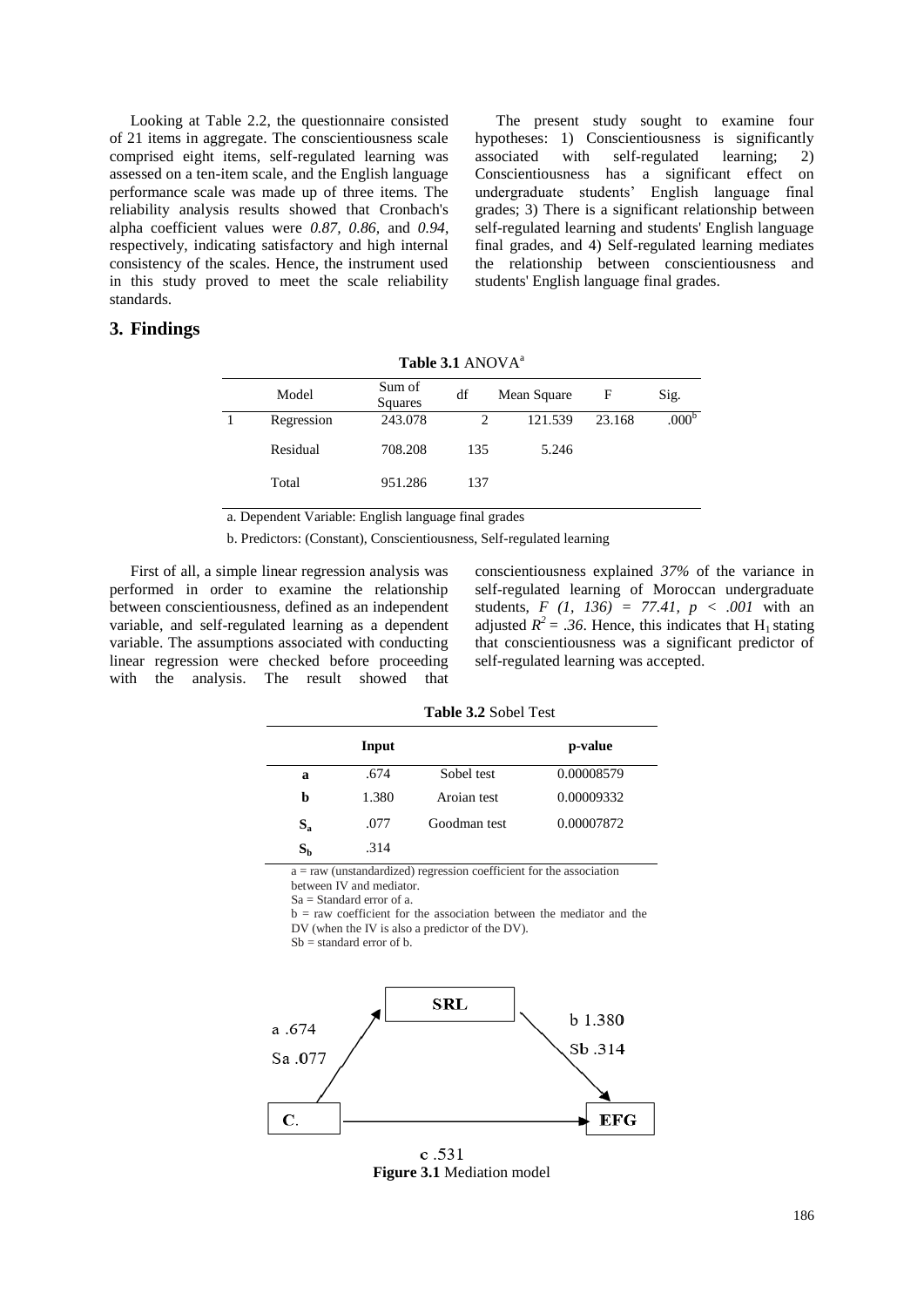Subsequently, multiple linear regression analysis was carried out to predict the dependent variable of English language final grades from conscientiousness and self-regulated learning. Preliminary analysis was conducted in order to ensure that the assumptions of multiple regression were not violated. Looking at table 1, the variance inflation factor (VIF) for each variable is less than five, indicating that multicollinearity is within the conventionally accepted range. Also, the independence of residual errors was tested using the Durbin-Watson test, which showed that no autocorrelation existed in the data ( $DW = 1.77$ ). Based on ANOVA table 3, the multiple regression results revealed that the model was statistically significant,  $F(2, 135) = 23.17$ ,  $p < .000$  with an adjusted  $R^2$  of .25. Table 1 shows that, while conscientiousness  $(\beta = .14, p > .001)$  was not found to be a significant predictor of English language grades, self-regulated learning  $(\beta = .41, p < .001)$ significantly predicted English language grades. Therefore,  $H_2$  that states conscientiousness would significantly predict English language grades was rejected, whereas  $H_3$  stating that there is a statistically significant relationship between self-regulated learning and English language grades was supported.

Next, since conscientiousness was not a significant predictor of English language grades based on the multiple regression analysis, a Sobel test was conducted to examine the mediating effect of selfregulated learning in the relationship between conscientiousness and English language grades. The Sobel test method is designed to find out whether an independent variable indirectly affects a dependent variable via a mediating variable (Preacher & Leonardelli, 2001). Looking at table 4 and figure 1, the Sobel test result revealed that the indirect effect between conscientiousness and English language grades via the mediating variable of self-regulated learning was statistically significant *(p < .001)*. Thus, H4 proposing that self-regulated learning is able to mediate the relationship between conscientiousness and English language grades was accepted.

## **4. Discussion**

The purpose of this study was to investigate the association between conscientiousness, self-regulated learning and English language final grades during the COVID-19 pandemic. The study targeted Moroccan first, and second-year undergraduate students enrolled at the University of Sidi Mohamed Ben Abdellah located in Fez, Morocco. It was hypothesized that conscientiousness had a significant effect on the selfregulated learning of Moroccan undergraduates. This study revealed a positive and significant correlation between conscientiousness and self-regulated learning. This implies that conscientiousness, as a personality trait, influences students' capacity to manage their learning during times of extreme uncertainty. This finding is not particularly surprising in that conscientious students are industrious, able to delay

gratification, and tend to adopt responsibility. They are also self-controlled and follow the rules (Fayard et al., 2012). Kesici (2020) asserts that conscientiousness characterizes students who are disciplined, responsible and possess a strong tendency to succeed. Hwang et al. (2018) suggest that responsibility is the most crucial facet of conscientiousness.

This finding is in line with the results of other studies in that there is substantial evidence in the literature that conscientiousness is a prominent predicting factor of self-regulated learning. Ghyasi et al. (2013), Barros et al. (2021), and Rosito (2020) indicate that conscientious students are effective selfregulated learners and capable of managing their time and creating a favourable environment that is conducive for learning. Mirhashemi and Goodarzi (2014) found that conscientiousness had a direct effect on self—regulated learning, particularly on cognitive, metacognitive and help-seeking strategies. Mirhashemi and Goodarzi affirm that the disciplinary traits make students plan and schedule, work hard, manage their study environment and evaluate progress. Similarly, Hertel and Karlen (2021) discovered a statistically significant relationship between conscientiousness and self-regulated learning constructs such as goal setting and help-seeking.

 Furthermore, the researcher also hypothesized that conscientiousness would significantly affect Students' English language final grades. The result showed that the relationship between the two variables was not statistically significant on the basis of the multiple regression analysis. This is rather unexpected since conscientiousness has been widely used as a predictor of academic performance (Hakimi et al., 2011; Iterbeke & De Witte, 2020; Yu, 2021). This result suggests that the qualities that conscientious students demonstrate, such as organization, the tendency to complete tasks and the ability to meet deadlines, are insufficient characteristics to achieve positive learning outcomes during the pandemic. This can be explained by the fact that students are not prepared for the immediate and unprecedented shift to online education. Kundu and Bej (2021) contend that students are not ready for the sudden transition towards online learning. Aboagye et al. (2021) attribute students' lack of preparation to study online to a number of factors. For instance, students may already be attached to the conventional approach, they may be apprehensive that they could face too many challenges, or they may not be comfortable studying in an absence of important social aspects such as the presence of teachers and students as in brick-and-mortar classroom setting.

In addition, the study found a significant correlation between self-regulated learning and students' English language final grades. This implies that students who set clear goals managed their time and environment and had no issue seeking help when needed were able to receive high grades in their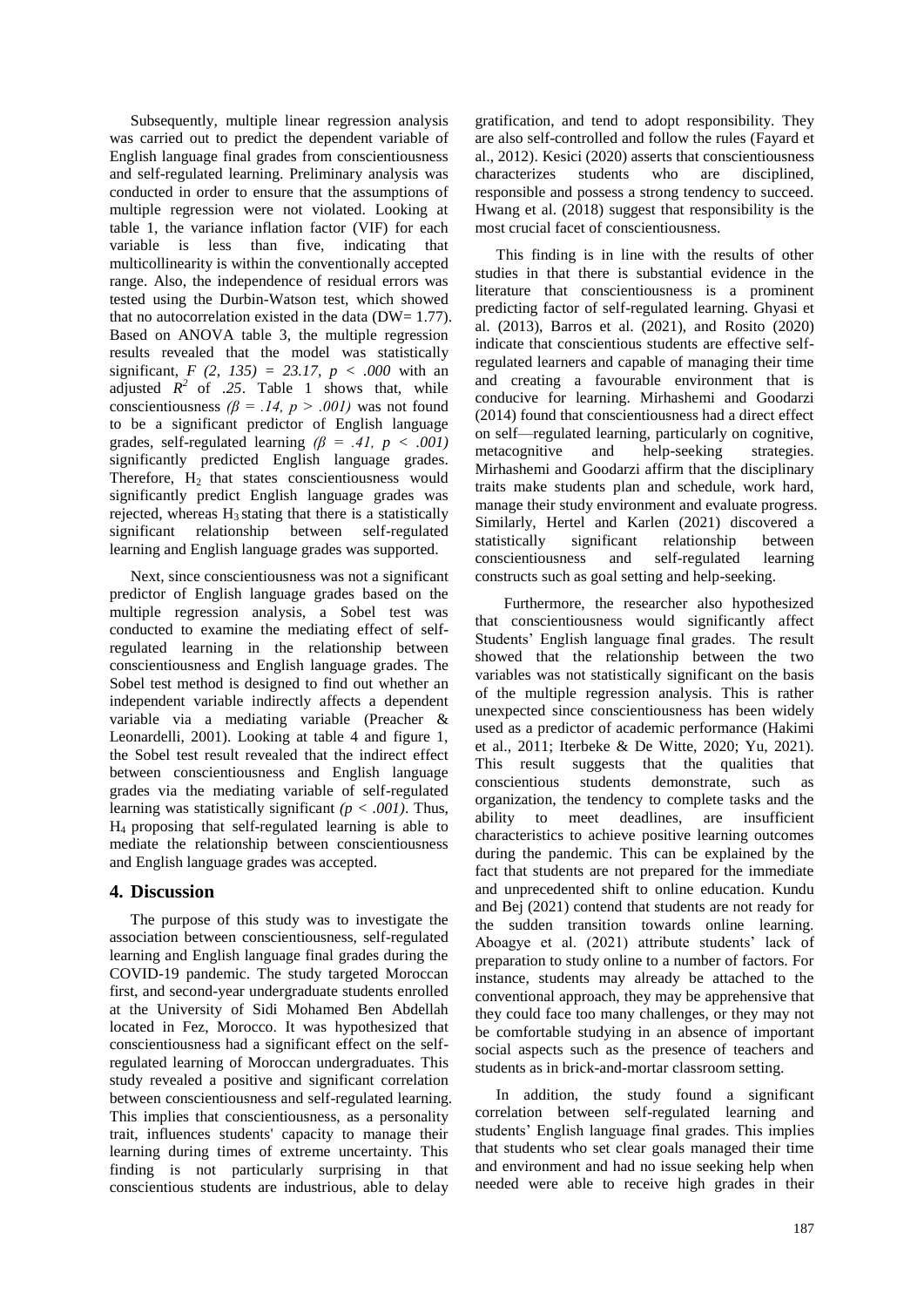English language class in spite of the unfavourable learning conditions. This result is consistent with the findings of Dent and Koenka (2015), Alotaibi et al. (2017) and Banarjee and Kumar (2014). Moreover, in light of the indicated finding that the relationship between conscientiousness and English language final grades was statistically insignificant, a mediation analysis using a Sobel test approach was conducted to determine whether self-regulated learning could mediate this relationship. The Sobel test results demonstrated that the indirect effect of conscientiousness on English language grades via the mediating variable of self-regulated learning was statistically significant. This result is in line with the findings of De Feyter et al. (2012). This means that conscientious students improve their chance of receiving high grades in their English language class if they are proficient self-regulated learners. Again, self-regulated learning has proved to be a crucial factor to consider while evaluating the overall academic performance of students, especially during the school closures that came as a response to the COVID-19 crisis. Palos et al., (2019) demonstrated that self-regulated learning was able to significantly and directly predict academic performance. Zheng (2018) points out that high achieving students possess distinctive self-regulatory capabilities, including learning to monitor and adapt to sudden situations.

The findings of this study bear significant implications for Moroccan English language instructors. The effect of conscientiousness was only statistically significant when mediated by the variable of self-regulated learning. This indicates that although conscientiousness has been a prominent predictor of academic performance, this study shows that the effect of conscientiousness on Moroccan undergraduate students' academic performance, as measured by English language final grades, was different in the context of remote learning. Conscientious students were still in need of possessing the capacity to be effective self-instructors. It is plausible that for conscientious students who were also efficient self-regulated learners, the disruption in education that was caused by the COVID-19 pandemic was not as much of a crisis as it was just another challenge that required them to alter their learning strategies to fit the demands in the shift from in-person to online education. Agustiani et al. (2016) assert that self-regulated learners tend not to surrender when encountered by threatening situations and work harder to defend the learning actions to absorb the course material. Hence, for those students, the global crisis was viewed as being merely another hurdle in their way to academic success.

It is possible that some forms of remote learning such as synchronous, asynchronous or blended learning are here to stay after the pandemic is over. Cho and Hong (2021) point out that online education will continue to prevail after the pandemic and will

further shrink the geographical boundaries for us. Teachers who will choose to incorporate aspects of online instruction should concentrate their attention on equipping students with the fundamental tools that allow students to be proficient self-regulated learners. Teachers can start by helping students set their own learning goals. Goals are considered to be critical for regulatory proficiency and success (Andrade & Brookhart, 2016). This does not imply merely telling students what their learning goals must be. Although it is true that teachers will have specific expectations of students and pre-set goals for them, there is a dire need for students to learn how to develop their own vision of what their goals look like, especially longterm goals. Spruce and Bol (2015) suggest that personal goal orientations impact the kind of goals students set for their learning. While this may include academic goals, such as receiving satisfactory grades, it may also be inclusive of general life-long goals that transcend the rudimentary requirements to simply pass a class.

Time management is another vital skill to be taught to students in the context of online learning. It is important to point students in the right direction towards discovering their own time management style, such as how and when to allocate time to complete certain tasks. Even in changing situational demands, effective time management is mirrored in students' ability to utilize their time in a way that propels them into attaining their goals and ensures the prevention of procrastination and other forms of time misappropriation (Wolters & Brady, 2020). Efficient time management generally means that a student allocates enough time to complete specific tasks that are closely related to the learning goals that were previously set (Khiat, 2019). Verrell and McCabe (2015) found that time management was the most significant underdeveloped skill in schools. Khiat (2019) indicates that effective time management is positively associated with academic performance. Moreover, it may not be particularly effective to dictate to students one presumably correct time management style. In fact, students are intrinsically different; hence, the way one student tends to structure their time is likely to be different from how another student would choose to manage their time.

Self-evaluation is also a crucial skill for students to acquire. This means that students need to develop the ability to reflect on their recent learning experiences and assess their actual learning (Milligan et al., 2015). Teachers can introduce students to methods and online resources that may help them assess their learning and monitor their progress. Manso-Vazquez and Llamas-Nistal (2015) affirm that it is vital for educators to encourage reflection and critical thinking amongst their students by coaching students through recognizing what they know *vis-à-vis* what they want to learn and how to assess their knowledge. Furthermore, it is critical to encourage students to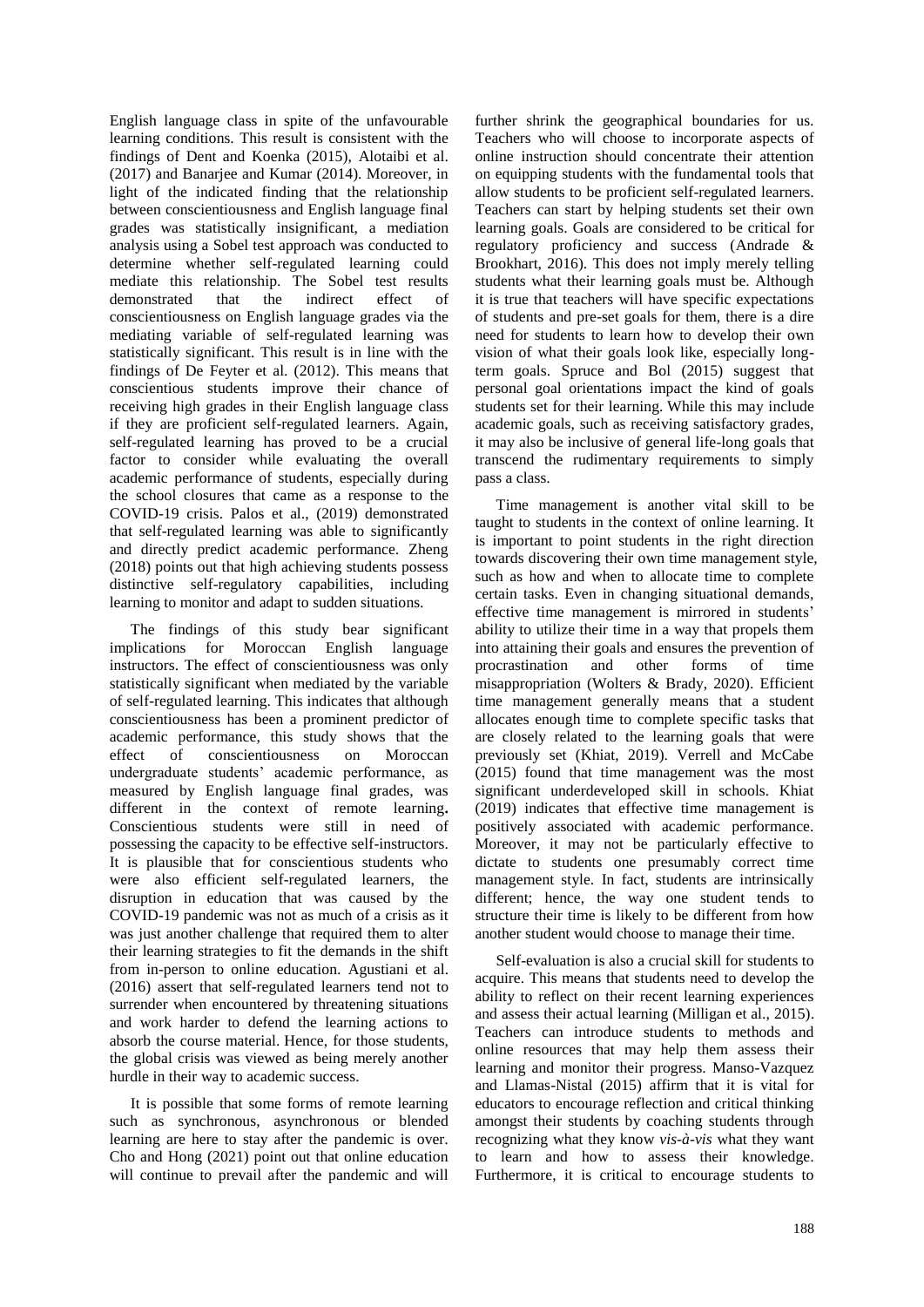seek help whenever needed. Gonida et al. (2019) suggest that gifted students who set high-performance goals tend to perceive help-seeking as an indicator of academic inability and, therefore, feel embarrassed and reluctant to seek help even when they are well aware they need it. Teachers can start by making themselves available to students as much as possible. Students are less anxious and hesitant to contact their teachers, who are known for being approachable. In fact, help-seeking should no longer be viewed as a sign of dependency since it proved to be a crucial selfregulated learning strategy (Karabenick & Gonida, 2018).

Since online learning will probably characterize post-pandemic education, the indicated results of the present study strongly emphasize the significance of prioritizing the teaching of self-instruction and selfevaluation. Acquiring outstanding language competence requires more than simply being orderly and industrious. If students lack adequate self-learning strategies, they are unlikely to see noticeable progress in their language performance. As a matter of fact, even in the regular and in-person learning environment, English language teachers can only pass on a limited amount of vocabulary and grammatical nuances to students. Proficient students accumulate a great deal of language skills independently and without the presence of an instructor. When it comes to improving English language skills and grades, the present study found that conscientiousness was only helpful when combined with students' ability to selfregulate their learning.

Thus, it is pivotal that language teachers focus on teaching students how to identify and set their own learning goals, find the time management style that best suits their personality attributes, assess their learning, and monitor their progress. This is likely to prepare students to enhance their vocabulary, grammar and writing skills on their own and, hence, receive high grades in case online education persists after the pandemic or the world faces another global crisis in the future.

# **5. Conclusion**

The results of the current study indicate that conscientiousness significantly predicated selfregulated learning, while the latter was found to be a significant predictor of English language final grades. The association between conscientiousness and English language performance was not statistically significant. The mediation analysis demonstrated that self-regulated learning was able to mediate the relationship between conscientiousness and English language performance among Moroccan undergraduate students. These findings help expand the literature in that, to the author's best knowledge, there has been no research investigating the impact of the interplay between conscientiousness and selfregulated learning on Moroccan students' English

language performance in the COVID-19 pandemic era. Thus, the current study concludes that although conscientious students are motivated by their meticulous work habits, those who lacked the necessary self-regulated learning strategies received lower grades in their English language class during the pandemic. In addition, the findings of this study suggest that while it is integral for students to receive quality instruction related to distinctive grammatical structures, writing techniques, vocabulary and pronunciation, placing a primary focus on teaching students how to acquire that knowledge outside the classroom is of greater significance, especially during the COVID-19 pandemic.

The present study has some limitations which present opportunities for future research. First, this study was conducted with a quantitative method. Future research can conduct qualitative interviews in order to provide a more in-depth understanding of the research problem. Second, it is recommended to replicate this study by examining the relationship between conscientiousness, self-regulated learning and final grades of English language students at other universities in Morocco. Finally, the present study did not take into account the influence of gender differences in the relationship between the variables in question. Hence, future studies can investigate the relevance of gender and how female and male students are different in terms of the impact of the level of conscientiousness and self-regulation on their final grades and overall English language performance.

## **References**

- Adedoyin, O. B., & Soykan, E. (2020). Covid-19 Pandemic and Online Learning: The Challenges and Opportunities. *Interactive Learning Environments*, 0(0) 1-13. [https://doi.org/10.1080/10494820.2020.181318](https://doi.org/10.1080/10494820.2020.1813180)  $\Omega$
- Aboagye, E., Yawson, J. A., & Appiah, K. N. (2021). Covid-19 and E-Learning: the Challenges of Students in Tertiary Institutions. *Social Education Research, 2*(1), 1-8. [https://doi.org/10.37256/ser.212021422.](https://doi.org/10.37256/ser.212021422)
- Agustiani, H., Cahyad, S., & Musa, M. (2016). Selfefficacy and Self-regulated Learning as Predictors of Students' Academic Performance. *The Open Psychology Journal, 9*(1), 1-6. [https://doi.org/10.2174/1874350101609010001.](https://doi.org/10.2174/1874350101609010001)
- Alafgani, M., & Purwandari, E. (2019). Self-efficacy, Academic Motivation, Self-regulated Learning and Academic Achievement. *Jurnal Psikologi Pendidikan dan Konseling: Jurnal Kajian Psikologi Pendidikan dan Bimbingan Konseling.* 5(2), 104-111. [https://doi.org/10.26858/jppk.v5i2.10930.](https://doi.org/10.26858/jppk.v5i2.10930)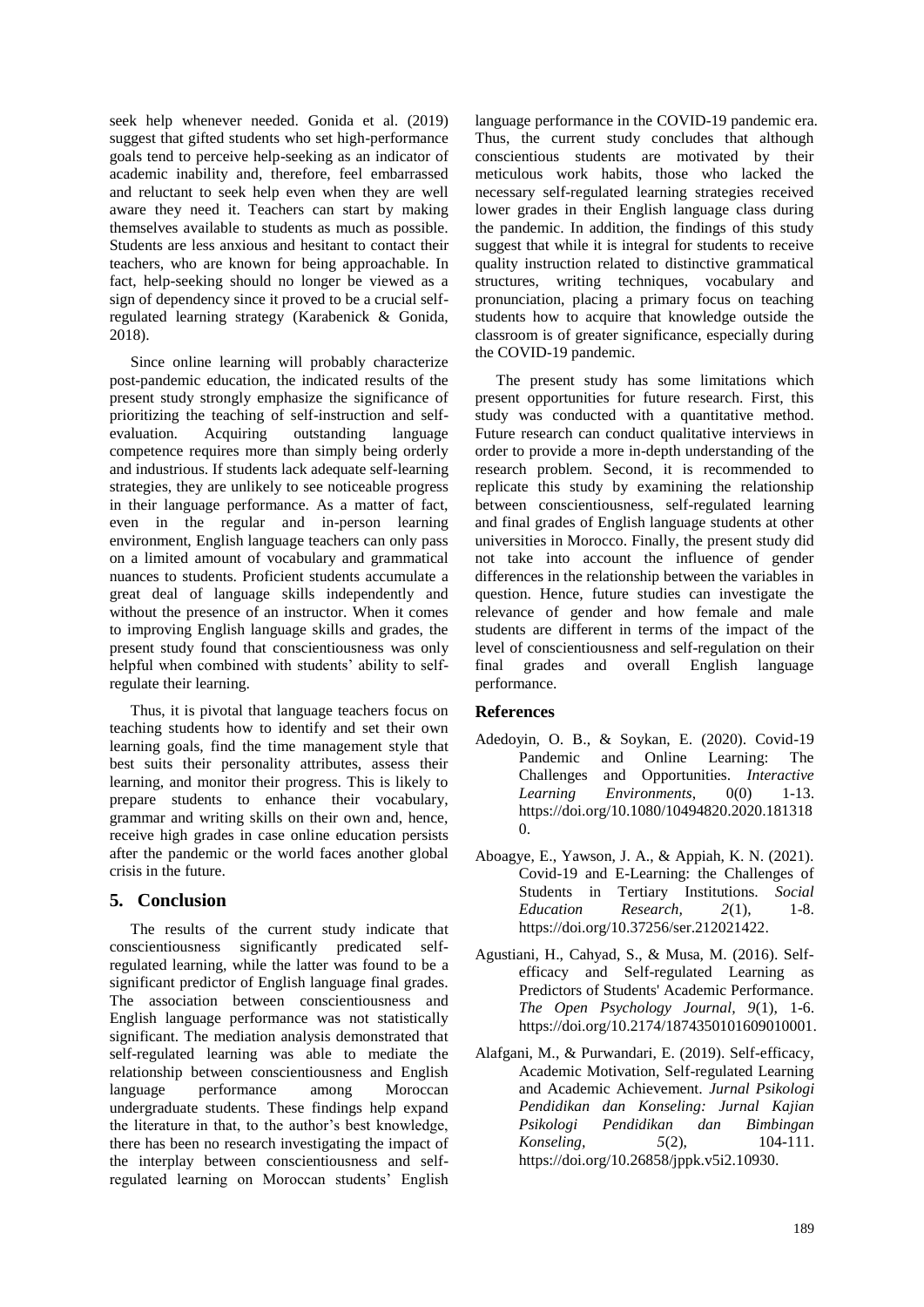- Alegre, A. A. (2014). Academic Self-Efficacy, Self-Regulated Learning and Academic Performance in First-Year University Students. *Journal of Educational Psychology-Propositos y Representaciones*, *2*(1), 101-120. [http://dx.doi.org/10.20511/pyr2014.v2n1.54.](http://dx.doi.org/10.20511/pyr2014.v2n1.54)
- Almutairi, F. M., Ali, N. G., & Ghuloum, H. F. (2021). A Novel Framework for Facilitating Emergency Remote Learning during the COVID-19 Pandemic. *International Education Studies. 14*(5), 121-134. https://10.21608/ejes.2021.193524.
- Alotaibi, K., Tohmaz, R., & Jabak, O. (2017). The Relationship Between Self-regulated Learning and Academic Achievement for a sample of Community College Students at King Saud University. *Education Journal, 6*(1), 28-37. [http://dx.doi.org/10.2139/ssrn.3444622.](http://dx.doi.org/10.2139/ssrn.3444622)
- Andrade, H., & Brookhart, S. M. (2016). The Role of Classroom Assessment in Supporting Selfregulated Learning. In *Assessing for Learning: Meeting the Challenge of Implementation* (pp. 293-309). Springer, Cham. [https://doi.org/10.1007/978-3-319-39211-0\\_17.](https://doi.org/10.1007/978-3-319-39211-0_17)
- Babakhani, N. (2014). The Relationship Between the Big-five Model of Personality, Self-regulated Learning Strategies and Academic Performance of Islamic Azad University Students. *Procedia-Social and Behavioral Sciences, 116*, 3542-3547. [https://doi.org/10.1016/j.sbspro.2014.01.799.](https://doi.org/10.1016/j.sbspro.2014.01.799)
- Banarjee, P., & Kumar, K. (2014). A Study on Selfregulated Learning and Academic Achievement among the Science Graduate Students. *International Journal of Multidisciplinary Approach and Studies, 1*(6), 329-342.
- Barros, A., Simão, A. V., & Frisson, L. (2021). Selfregulation of Learning and Conscientiousness in Portuguese and Brazilian Samples. *Current Psychology*, 1-8. [https://doi.org/10.1007/s12144-020-01232-y.](https://doi.org/10.1007/s12144-020-01232-y)
- Bhatti, M. N., Sami, A., & Qureshi, I. (2018). Personality and Academic Performance among Graduate Students. *Asia Proceedings of Social Sciences, 2*(3), 256-259. [https://doi.org/10.31580/apss.v2i3.454.](https://doi.org/10.31580/apss.v2i3.454)
- Bol, L., Campbell, K. D., Perez, T., & Yen, C. J. (2016). The Effects of Self-regulated Learning Training on Community College Students' Metacognition and Achievement in Developmental Math Courses. *Community College Journal of Research and Practice, 40*(6), 480-495.
- Bozkurt, A., & Sharma, R. C. (2020). Emergency Remote Teaching in a Time of Global Crisis

due to CoronaVirus Pandemic. *Asian Journal of Distance Education, 15*(1), i-vi. http://www.asianjde.org.

- Bruso, J., Stefaniak , J., & Bol, L. (2020). An Examination of Personality Traits as a Predictor of the Use of Self-regulated Learning Strategies and Considerations for Online Instruction. *Educational Technology Research and Development, 68*(5), 2659-2683. [https://doi.org/10.1007/s11423-020-09797-y.](https://doi.org/10.1007/s11423-020-09797-y)
- Cho, M. J., & Hong, J. P. (2021). The Emergency of Virtual Education during the Covid-19 Pandemic: the Past, Present, and Future of Plastic Surgery Education. *Journal of Plastic, Reconstructive & Aesthetic Surgery, 74*(6), 1413-1421. [https://doi.org/10.1016/j.bjps.2020.12.099.](https://doi.org/10.1016/j.bjps.2020.12.099)
- Costa, P. T., & McCrae, R. R. (1992). Four Ways Five Factors Are Basic. *Personality and Individual Differences, 16*(6), 653-665. [https://doi.org/10.1016/0191-8869\(92\)90236-I](https://doi.org/10.1016/0191-8869(92)90236-I)
- Creswell, J. W. (2014). *Research Design: Qualitative, Quantitative, and Mixed Methods Approaches* (Fourth ed.). SAGE Publications.
- De Feyter, T., Caers, R., Vigna , C., & Berings, D. (2012). Unraveling the Impact of the Big Five Personality Traits on Academic Performance: The Moderating and Mediating Effects of Self-Efficacy and Academic Motivation. *Learning and Individual Differences, 22*(4), 439-448. [https://doi.org/10.1016/j.lindif.2012.03.013.](https://doi.org/10.1016/j.lindif.2012.03.013)
- Dent, A. L., & Koenka, A. C. (2015). The Relation between Self-regulated Learning and Academic Achievement Across Childhood and Adolescence: A Meta-analysis. *Educational Psychology Review, 28*(3), 425-474. [https://link.springer.com/article/10.1007/s1064](https://link.springer.com/article/10.1007/s10648-015-9320-8) [8-015-9320-8.](https://link.springer.com/article/10.1007/s10648-015-9320-8)
- DiBenedetto, M. K., & Bembenutty, H. (2011). Within the Pipeline: Self-Regulated Learning and Academic Achievement among College Students in Science Courses. *Online Submission*. [https://eric.ed.gov/?id=ED518505.](https://eric.ed.gov/?id=ED518505)
- Fayard, J. V., Roberts, B. W., & Watson, D. (2021). Uncovering the Affective Core of Conscientiousness: The Role of Self-conscious Emotions. Journal of Personality, 80(1), 1-32. [https://doi.org/10.1111/j.1467-](https://doi.org/10.1111/j.1467-6494.2011.00720.x) [6494.2011.00720.x.](https://doi.org/10.1111/j.1467-6494.2011.00720.x)
- Ghyasi, M., Yazdani, M., & Farsani, M. A. (2013). The Relationship between Personality Types and Self-regulated Learning Strategies of Language Learners. *International Journal of Applied Linguistics and English Literature, 2*(4), 74-82. <http://dx.doi.org/10.7575/aiac.ijalel.v.2n.4p.74>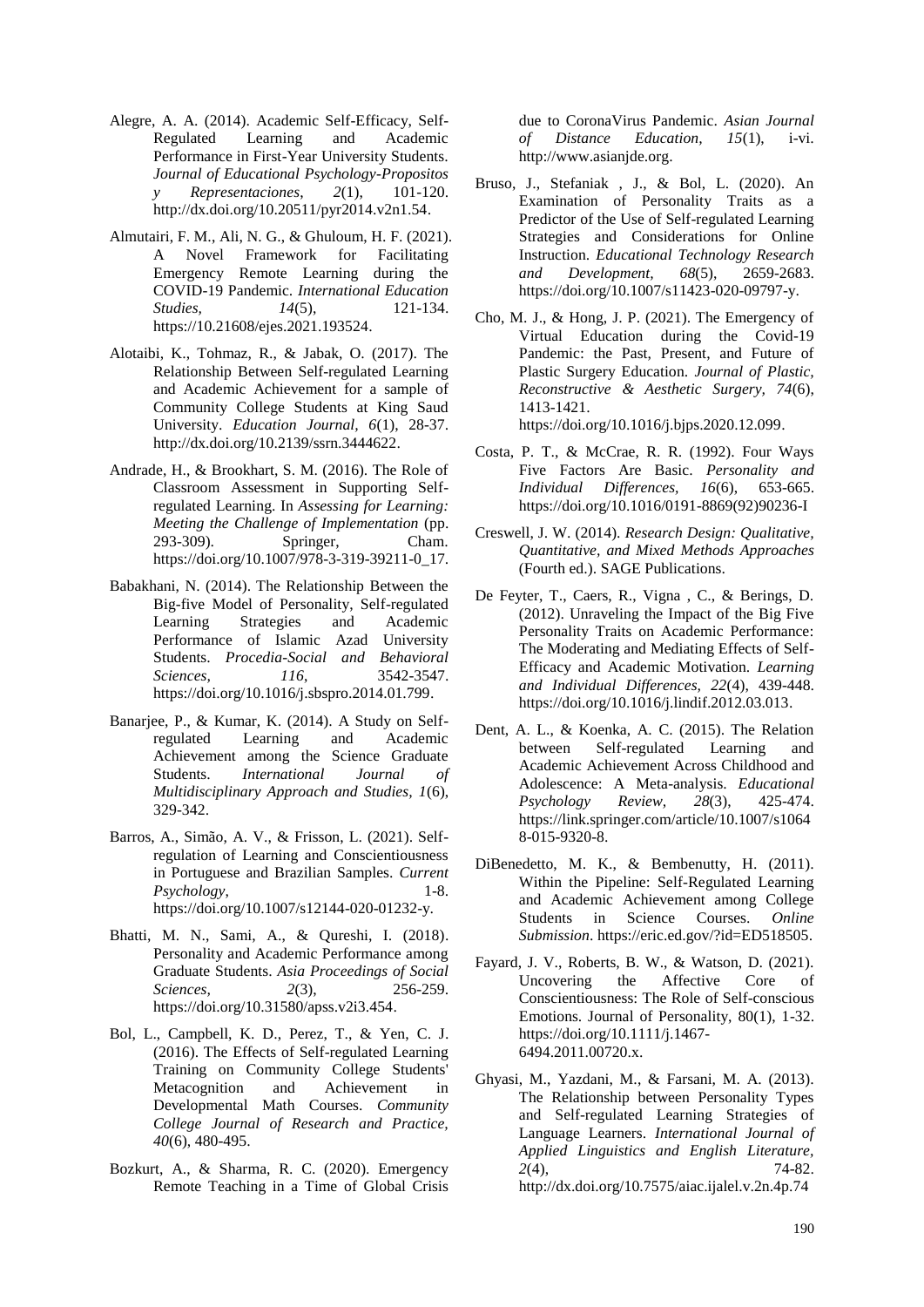- Gonida, E. N., Karabenick, S. A., Stamovlasis, D., Metallidou, P., & Greece, T. C. (2019). Help seeking as a Self-regulated Learning Strategy and Achievement Goals: Tge Case of Academically Talented Adolescents. *High Ability Studies, 30*(1-2), 147-166. [https://doi.org/10.1080/13598139.2018.153524](https://doi.org/10.1080/13598139.2018.1535244) [4.](https://doi.org/10.1080/13598139.2018.1535244)
- GradaWorld. (2020). Morocco: Health Ministry Confirms first COVID-19 case March 2/update 2. [https://www.garda.com/fr/crisis24/alertes](https://www.garda.com/fr/crisis24/alertes-de-securite/319321/morocco-health-ministry-confirms-first-covid-19-case-march-2-update-)[de-securite/319321/morocco-health-ministry](https://www.garda.com/fr/crisis24/alertes-de-securite/319321/morocco-health-ministry-confirms-first-covid-19-case-march-2-update-)[confirms-first-covid-19-case-march-2-update-2](https://www.garda.com/fr/crisis24/alertes-de-securite/319321/morocco-health-ministry-confirms-first-covid-19-case-march-2-update-).
- Hakimi, S., Hejazi, E., & Lavasani, M. G. (2011). The Relationship between Personality Traits and Students' Academic Achievement. *Procedia-Social and Behavioral Sciences, 29*, 836-845. [https://doi.org/10.1016/j.sbspro.2011.11.312.](https://doi.org/10.1016/j.sbspro.2011.11.312)
- Hertel, S., & Karlen, Y. (2021). Implicit Theories of Self-regulated Learning: Interplay with Students' Achievement Goals, Learning Strategies, and Metacognition. *British Journal of Educational Psychology, 91*(3), 972-996. [https://doi.org/10.1111/bjep.12402.](https://doi.org/10.1111/bjep.12402)
- Hodges, C. B., Moore, S., Lockee, B. B., Trust, T., & Bond, M. A. (2020). The Difference between Emergency Remote teaching and Online Learning.<http://hdl.handle.net/10919/104648>
- Hogan, J., & Ones, D. S. (1997). Conscientiousness and Integrity at Work. In *Handbook of Personality Psychology* (pp. 849-870). Academic Press. [https://doi.org/10.1016/B978-](https://doi.org/10.1016/B978-012134645-4/50033-0) [012134645-4/50033-0.](https://doi.org/10.1016/B978-012134645-4/50033-0)
- Hwang, M. H., Lim, H. J., & Ha, H. S. (2018). Effects of Grit on the Academic Success of Adult Female Students at Korean Open University. *Psychological Reports, 121*(4), 705-725. [https://doi.org/10.1177/0033294117734834.](https://doi.org/10.1177/0033294117734834)
- Iterbeke, K., & De Witte, K. (2020). Helpful or Harmful? The Role of Personality Traits in Student Experiences of the COVID-19 Crisis and School Closure. *FEB Research Report Department of Economics*. [https://lirias.kuleuven.be/3218150?limo=0.](https://lirias.kuleuven.be/3218150?limo=0)
- Jackson, J. J., & Roberts, B. W. (2017). Conscientiousness. In *The Oxford Handbook of the Five Factor Model.* Oxford Handbooks Online [https://www.oxfordhandbooks.com/view/10.10](https://www.oxfordhandbooks.com/view/10.1093/oxfordhb/9780199352487.001.0001/oxfordhb-9780199352487-e-18) [93/oxfordhb/9780199352487.001.0001/oxford](https://www.oxfordhandbooks.com/view/10.1093/oxfordhb/9780199352487.001.0001/oxfordhb-9780199352487-e-18) [hb-9780199352487-e-18.](https://www.oxfordhandbooks.com/view/10.1093/oxfordhb/9780199352487.001.0001/oxfordhb-9780199352487-e-18)
- Kesuma, A. T., Retnawati, H., & Putranta, H. (2021). Analysis of Self-Regulated Learning Skills in Senior High School Students: A Phenomenological Study. *TEM Journal, 10*(3),

1285 ‐ 1293.

[https://doi.org/10.18421/TEM103-35.](https://doi.org/10.18421/TEM103-35)

- Kosycheva, M., Victorovna, M., & Tikhonova, E. (2021). Students' Self-Efficacy and Motivation in Emergency Remote Learning. *12th International Conference on E-Education, E-Business, E-Management, and E-Learning*, 157-162. [https://doi.org/10.1145/3450148.3450207.](https://doi.org/10.1145/3450148.3450207)
- Kamalia, M., & Nuriadin, I. (2021). Analysis of the Mathematical Reflective Thinking Ability of MTs Students in Terms of Self-regulated Learning during the Covid-19 Pandemic. *Jurnal Matematika, 4*(2), 165-176.
- Karabenick, S. A., & Gonida, E. N. (2018). Acedemic Help Seeking as a self-regulated Learning Strategy: Current Issues, Future Directions. In D. H. Schunk, & J. A. Greene (Eds.), *Handbook of Self-regulation of Learning and Performance* (pp. 421-433). Routledge/Taylor & Francis Group.
- Kesici, A. (2020). The Effect of Conscientiousness and Gender on Digital Game Addiction in High School Students. *Journal of Education and Future*(18), 43-53. [https://doi.org/10.30786/jef.543339.](https://doi.org/10.30786/jef.543339)
- Khiat, H. (2019). Using Automated Time Management Enablers to Improve Selfregulated Learning. *Active Learning in Higher Education*, 1-3. [https://doi.org/10.1177/1469787419866304.](https://doi.org/10.1177/1469787419866304)
- Kothari, C. R. (2004). *Research Methodology: Methods and Techniques* (Second ed.). New Age International.
- Kundu, A., & Bej, T. (2021). Covid-19 Response: Students' Readiness for Shifting Classes Online. *Corporate Governance: The International Journal of Business in Society, 21*(6), 1250-1270. [https://doi.org/10.1108/CG-](https://doi.org/10.1108/CG-09-2020-0377)[09-2020-0377.](https://doi.org/10.1108/CG-09-2020-0377)
- Manso-Vázquez, M., & Llamas-Nistal, M. (2015). A Monitoring System to Ease Self-regulated Learning Processes. *IEEE Revista Iberoamericana de Tecnologias del Aprendizaje,*  $10(2)$ , https://doi.org[/10.1109/RITA.2015.2417952.](https://doi.org/10.1109/RITA.2015.2417952)
- Milligan, C., Fontana, R. P., Littlejohn, A., & Margaryan, A. (2015). Self-regulated Learning Behaviour in the Finance Industry. *Journal of Workplace Learning, 27*(5), 387–402. <https://doi.org/10.1108/JWL-02-2014-0011>
- Mirhashemi, M., & Goodarzi , H. (2014). Selfregulated Learning Strategies: The Role of Personal Factors (Motivational Beliefs and Personality). *Journal of Education and*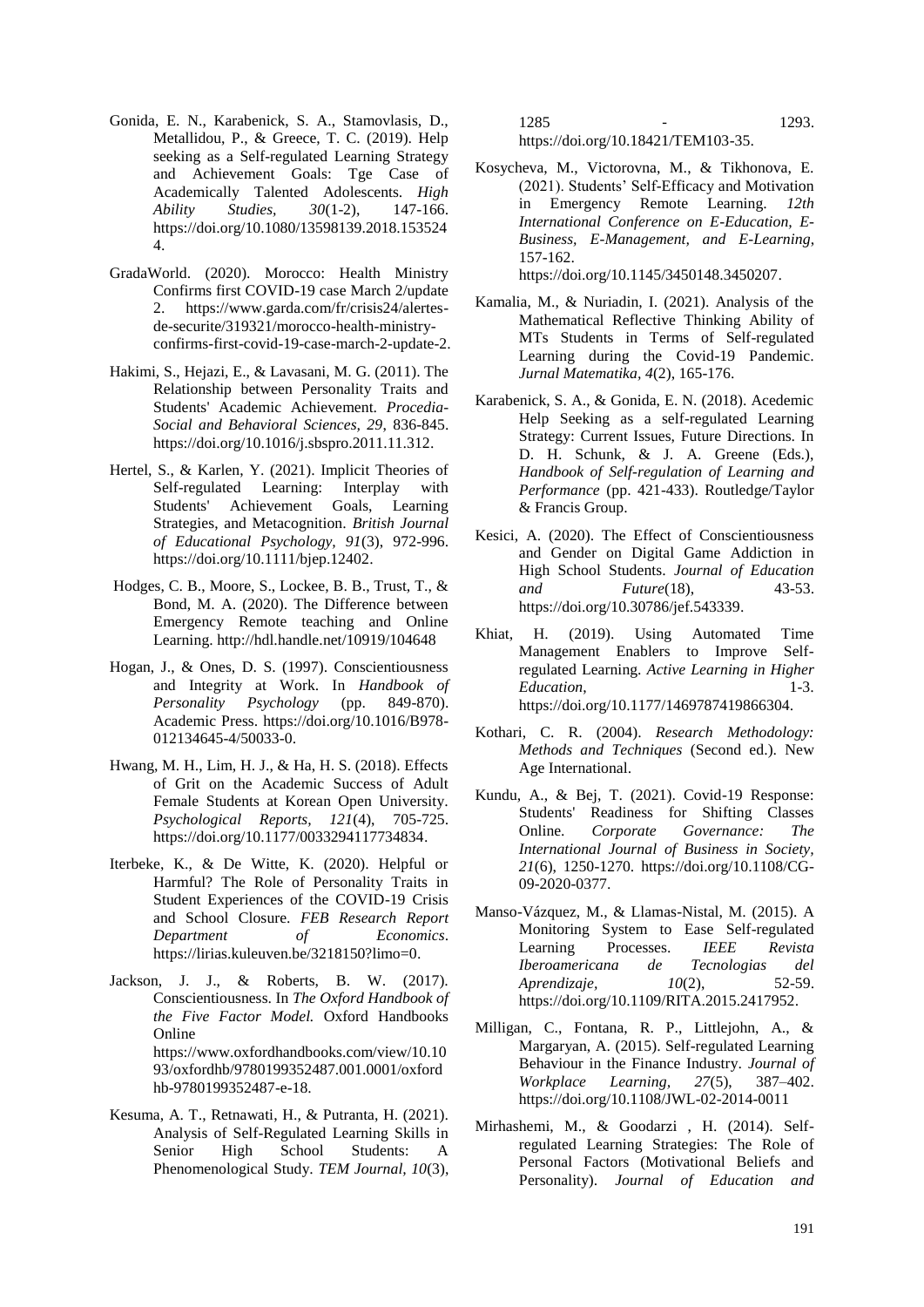*Managerial Studies, 4*(1), 152-161. [https://www.academia.edu/7288005/Self\\_Regu](https://www.academia.edu/7288005/Self_Regulated_Learning_Strategies_The_Role_of_Personal_Factors_Motivational_Beliefs_and_Personality?auto=download) [lated\\_Learning\\_Strategies\\_The\\_Role\\_of\\_Perso](https://www.academia.edu/7288005/Self_Regulated_Learning_Strategies_The_Role_of_Personal_Factors_Motivational_Beliefs_and_Personality?auto=download) [nal\\_Factors\\_Motivational\\_Beliefs\\_and\\_Person](https://www.academia.edu/7288005/Self_Regulated_Learning_Strategies_The_Role_of_Personal_Factors_Motivational_Beliefs_and_Personality?auto=download) [ality?auto=download.](https://www.academia.edu/7288005/Self_Regulated_Learning_Strategies_The_Role_of_Personal_Factors_Motivational_Beliefs_and_Personality?auto=download)

- Muhammad, A. S., & Abu Bakar, N. (2015). Relationship of Self-regulated Learning and Academic Achievement among sultan Zainalabidin University (UNISZA) Undergraduate Students. *International Conference on Empowering Islamic Civilization in the 21st Century*, 6-7.
- Nepal, K., & KC, S. K. (2020). Teachers' Perception of the Students' Readiness for Self-regulated Learning during the COVID-19 Pandemic. *Journal of NELTA, 25*(1-2), 167-178.
- Ningrum, R. K., Kumara, A., & Prabandari, Y. S. (2018). The Relationship between Selfregulated Learning and Academic Achievement of Undergraduate Medical Students. *IOP Conference Series: Materials Science and Engineering. 434*, p. 012155. [https://iopscience.iop.org/article/10.1088/1757-](https://iopscience.iop.org/article/10.1088/1757-899X/434/1/012155/meta) [899X/434/1/012155/meta.](https://iopscience.iop.org/article/10.1088/1757-899X/434/1/012155/meta)
- Okebukola, P. A., Suwadu, B., Oladejo, A., Nyandwi, R., Ademola, L., Okorie, H., & Awaah, F. (2020). Delivering High School Chemistry during COVID-19 Lockdown; Voices from Africa. *Journal of Chemical Education, 97*(9), 3285-3289. <https://doi.org/10.1021/acs.jchemed.0c00725>
- Palos, R., Magurean, S., & Petrovici, M. C. (2019). Self-regulated Learning and Academic Performance-the Mediating Role of Students' Achievement Goals. *Revista de Cercetare Si Interventie Sociala, 67*(67), 234-249. [https://www.ceeol.com/search/article](https://www.ceeol.com/search/article-detail?id=819433)[detail?id=819433.](https://www.ceeol.com/search/article-detail?id=819433)
- Peng, C. (2012). Self-regulated Learning Behavior of College Students of Science and Their Academic Achievement. *Physics Procedia, 33*, 1446-1450. [https://doi.org/10.1016/j.phpro.2012.05.236.](https://doi.org/10.1016/j.phpro.2012.05.236)
- Pintrich, P. R. (1995). Understanding Self-regulated Learning. *New Directions for Teaching and learning, 63*, 3-12.
- Preacher, K. J., & Leonardelli, G. J. (2001). Calculation for the Sobel Test. [http://quantpsy.org/sobel/sobel.htm.](http://quantpsy.org/sobel/sobel.htm)
- Preacher, K. J., & Hayes, A. F. (2008). Asymptotic and Resampling Strategies for Assessing and Comparing Indirect Effects in Multiple Mediator Models. *Behavior Research Methods, 40*(3), 879-891. https:// 10.3758/BRM.40.3.87
- Prentice, C., Zeidan, S., & Wang, X. (2020). Personality, Trait EL and Coping with COVID-19 Measures. *International Journal of Disaster Risk Reduction, 51*. [https://doi.org/10.1016/j.ijdrr.2020.101789.](https://doi.org/10.1016/j.ijdrr.2020.101789)
- Putri, H. E., Sasqia, A. S., Abdulloh, A., Fuada, S., Muqodas, I., & Majid, N. w. (n.d.). Correlation between Mathematic Learning Outcomes and Self-regulated Learning in the Covid-19 Pandemic Situation. In *Journal of Physics: Conference Series* (pp. 012-025). IOP Publishing. https://10.1088/1742- 6596/1987/1/012025.
- Qetesh, M. I., Saadh, M. J., Kharshid, A. M., & Acar, T. (2020). Impact Of The Covid-19 Pandemic On Academic Achievement And Self-Regulated Learning Behavior For Students Of The Faculty Of Pharmacy, Middle East University. *Multicultural Education, 6*(5), 24- 29. https://10.5281/zenodo.4291130.
- Rettew, D. C., McGinnis, E. W., Copeland, W., Nardone, H. Y., Bai, Y., Rettew, J., ... Hudziak, J. J. (2021). Personality Traits Predictors of Adjustment during the COVID Pandemic among College Students. *Plos One, 16*(3), 1-11. [https://doi.org/10.1371/journal.pone.0248895.](https://doi.org/10.1371/journal.pone.0248895)
- Rivers, D. J. (2021). The Role of Personality Traits and Online Academic Self-efficacy in Acceptance, Actual Use and Achievement in Moodle. *Educational and Information Technologies*, 26(4) 4353–4378. [https://doi.org/10.1007/s10639-021-10478-3.](https://doi.org/10.1007/s10639-021-10478-3)
- Roberts, B. W., Jackson, J. J., Fayard, J. V., Edmonds, G., & Meints, J. (2009). Conscientiousness. In M. R. Leary, & R. H. Hoyle, *Handbook of Individual Differences in Social Behavior* (pp. 369-381). The Guilford Press.
- Rosito, A. C. (2020). The Big Five Personality Traits, Self-regulated Learning, and Academic Achievement. In *The 3rd International Conference on Psychology in Health, Education, and Organizational Setting (ICP-HESOS 2018) - Improving Mental Health and Harmony in Global Community*, (pp. 469-477). [https://10.5220/0008591004690477.](https://10.0.20.100/0008591004690477)
- Schultz, R. B., & DeMers, M. N. (2020). Transitioning from Emergency Remote Learning to Deep Online Learning Experiences in Geography Education. *Journal of Geography, 119*(5), 142-146. [https://doi.org/10.1080/00221341.2020.181379](https://doi.org/10.1080/00221341.2020.1813791) [1.](https://doi.org/10.1080/00221341.2020.1813791)
- Shisley, S. (2020, May 20). *Emergency Remote Learning Compared to Online Learning.*  Learning Solutions.